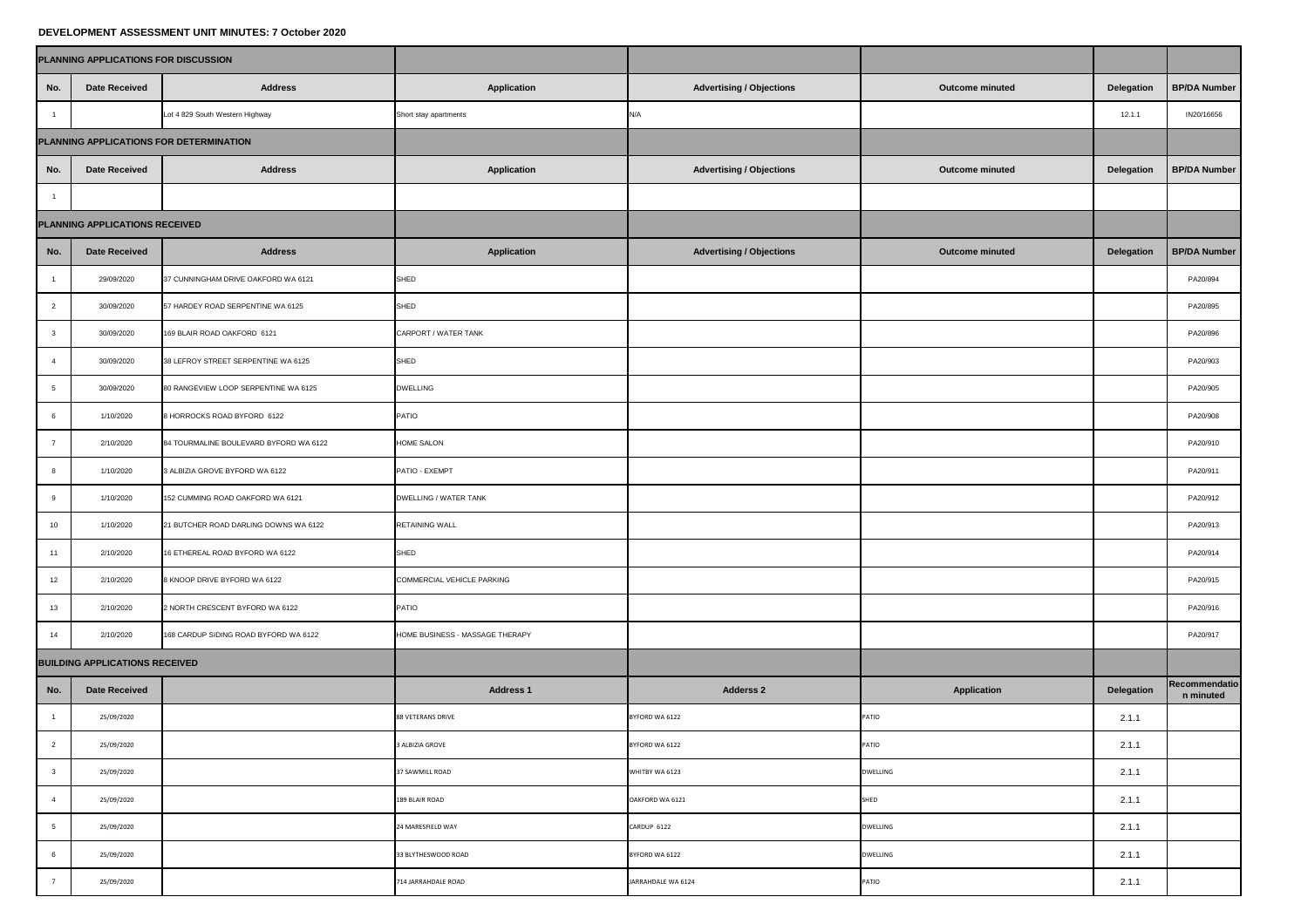| 8                | 25/09/2020 | 27 BRUNS DRIVE          | DARLING DOWNS WA 6122 | SHED                                 | 2.1.1 |  |
|------------------|------------|-------------------------|-----------------------|--------------------------------------|-------|--|
| 9                | 25/09/2020 | 64 FIELDVIEW CHASE      | OAKFORD WA 6121       | SWIMMING POOL / SECURITY BARRIER     | 2.1.1 |  |
| 10 <sub>1</sub>  | 25/09/2020 | 27 PLAISTOWE BOULEVARD  | BYFORD WA 6122        | POOL SECURITY BARRIER                | 2.1.1 |  |
| 11               | 25/09/2020 | 286 YANGEDI ROAD        | HOPELAND WA 6125      | <b>HANGAR EXTENSION</b>              | 2.1.1 |  |
| 12               | 25/09/2020 | 36 BEACHAM ROAD         | SERPENTINE WA 6125    | <b>CARPORT X2</b>                    | 2.1.1 |  |
| 13               | 25/09/2020 | 15 WOOLGA ROAD          | SERPENTINE WA 6125    | RETAINING WALL                       | 2.1.1 |  |
| 14               | 25/09/2020 | 20 ARAUCARIA BOULEVARD  | BYFORD WA 6122        | PATIO                                | 2.1.1 |  |
| 15               | 29/09/2020 | 42 COOPERAGE STREET     | BYFORD WA 6122        | <b>DWELLING</b>                      | 2.1.1 |  |
| 16               | 29/09/2020 | 21 BUTCHER ROAD         | DARLING DOWNS WA 6122 | RETAINING WALL                       | 2.1.1 |  |
| 17 <sup>17</sup> | 29/09/2020 | 29 SAWMILL ROAD         | WHITBY WA 6123        | <b>DWELLING</b>                      | 2.1.1 |  |
| 18               | 29/09/2020 | LOT 19 ECHOVELD CLOSE   | MARDELLA WA 6125      | <b>DWELLING</b>                      | 2.1.1 |  |
| 19               | 29/09/2020 | 112 ALEXANDER ROAD      | BYFORD WA 6122        | PATIO                                | 2.1.1 |  |
| 20               | 30/09/2020 | 47 VELVETENE ROAD       | BYFORD WA 6122        | <b>DWELLING</b>                      | 2.1.1 |  |
| 21               | 30/09/2020 | 49 VELVETENE ROAD       | BYFORD WA 6122        | <b>DWELLING</b>                      | 2.1.1 |  |
| 22               | 30/09/2020 | 5 CHIDLOW WAY           | BYFORD WA 6122        | <b>DWELLING</b>                      | 2.1.1 |  |
| 23               | 30/09/2020 | 29 MALABAR STREET       | BYFORD WA 6122        | PATIO                                | 2.1.1 |  |
| 24               | 30/09/2020 | <b>22 PEAVEY ROAD</b>   | WHITBY WA 6123        | PATIO                                | 2.1.1 |  |
| 25               | 30/09/2020 | 100 RANGEVIEW LOOP      | SERPENTINE WA 6125    | PATIO                                | 2.1.1 |  |
| 26               | 30/09/2020 | 191 ABERNETHY ROAD      | BYFORD 6122           | SWIMMING POOL / CONSTRUCTION BARRIER | 2.1.1 |  |
| 27               | 30/09/2020 | 45 COLESBROOK DRIVE     | BYFORD WA 6122        | <b>DWELLING</b>                      | 2.1.1 |  |
| 28               | 1/10/2020  | 5 DALGLEISH GROVE       | BYFORD WA 6122        | <b>DWELLING</b>                      | 2.1.1 |  |
| 29               | 1/10/2020  | 72 SETOSA LOOP          | BYFORD WA 6122        | PATIO                                | 2.1.1 |  |
| 30               | 1/10/2020  | 15 SPEARMINT DRIVE      | BYFORD WA 6122        | PATIO                                | 2.1.1 |  |
| 31               | 1/10/2020  | 18 CASTELLO CRESCENT    | BYFORD WA 6122        | PATIO                                | 2.1.1 |  |
| 32               | 1/10/2020  | 78 CINNABAR LOOP        | BYFORD WA 6122        | PATIO                                | 2.1.1 |  |
| 33               | 2/10/2020  | 8 TOURMALINE BOULEVARD  | BYFORD WA 6122        | SWIMMING POOL / CONSTRUCTION BARRIER | 2.1.1 |  |
| 34               | 2/10/2020  | 13 CLARA STREET         | BYFORD WA 6122        | PATIO                                | 2.1.1 |  |
| 35               | 2/10/2020  | 61 REDCLIFFE ROAD       | CARDUP WA 6122        | <b>CARPORT</b>                       | 2.1.1 |  |
| 36               | 2/10/2020  | 31 CARAWAY AVENUE       | BYFORD WA 6122        | PATIO                                | 2.1.1 |  |
| 37               | 2/10/2020  | 16B OLD BRICKWORKS ROAD | BYFORD WA 6122        | SHED                                 | 2.1.1 |  |
| 38               | 2/10/2020  | 14 HUNT ROAD            | BYFORD WA 6122        | PATIO                                | 2.1.1 |  |
| 39               | 2/10/2020  | <b>15 BILYA AVENUE</b>  | MARDELLA WA 6125      | PATIO                                | 2.1.1 |  |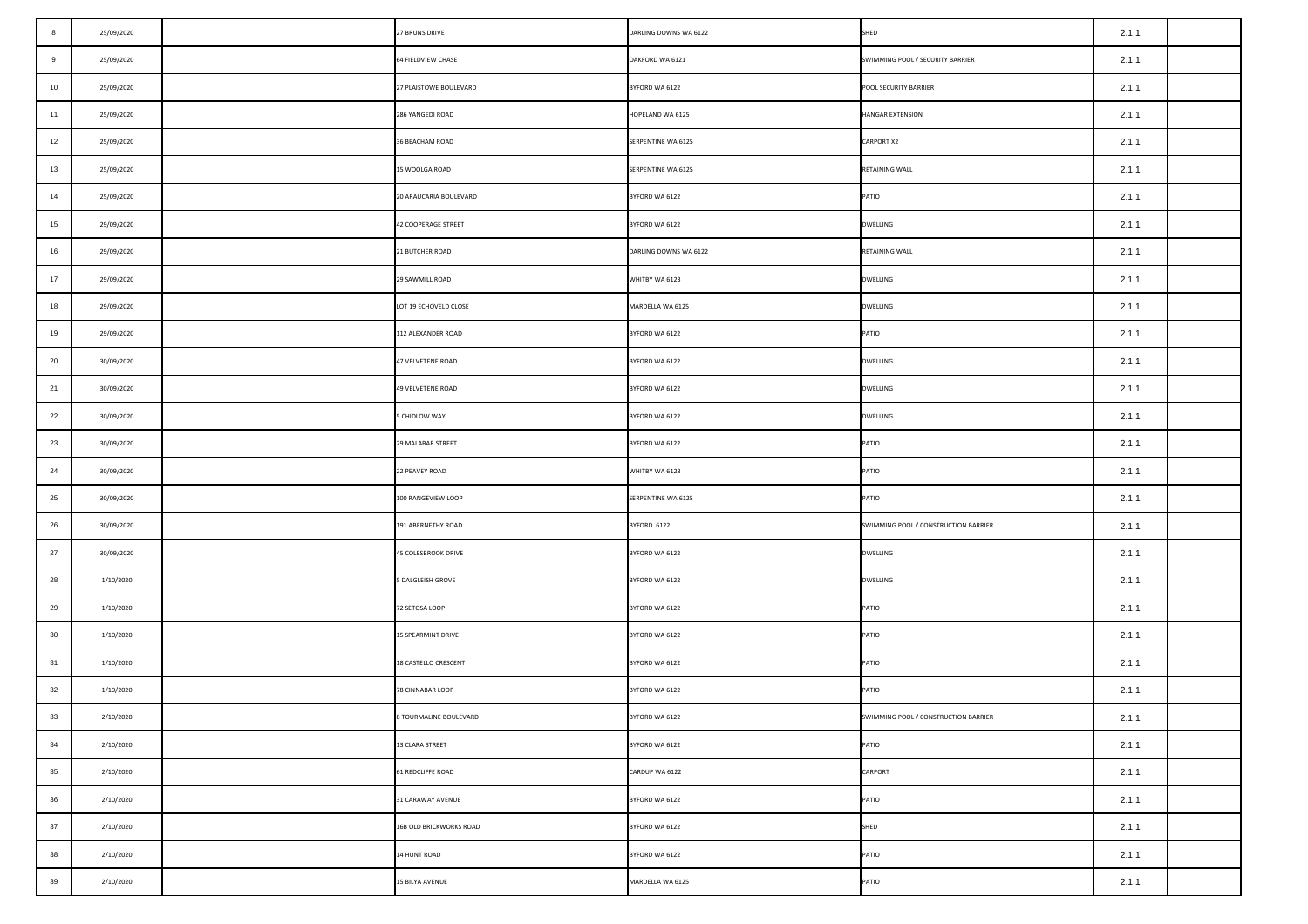| <b>BUILDING PERMIT DETERMINATIONS</b> |                                     |                                       |                                                               |                                                                |                                    |                     |                     |
|---------------------------------------|-------------------------------------|---------------------------------------|---------------------------------------------------------------|----------------------------------------------------------------|------------------------------------|---------------------|---------------------|
| No.                                   | <b>Date Approved</b>                | <b>Applicant</b>                      | <b>Address</b>                                                | Proposal                                                       | <b>Recommended minuted</b>         | <b>Delegation</b>   | <b>BP/DA Number</b> |
|                                       | 29/09/2020                          |                                       | 20 BILYA AVENUE MARDELLA WA 6125                              | SHED                                                           | APPROVED UNDER DELEGATED AUTHORITY | 2.1.1               | BA20/312            |
| $\overline{2}$                        | 29/09/2020                          |                                       | 42 TRANBY AVENUE SERPENTINE WA 6125                           | <b>CARPORT</b>                                                 | APPROVED UNDER DELEGATED AUTHORITY | 2.1.1               | BA20/433            |
|                                       | 29/09/2020                          |                                       | 70 PATERSON STREET MUNDIJONG WA 6123                          | <b>GARAGE</b>                                                  | APPROVED UNDER DELEGATED AUTHORITY | 2.1.1               | BA20/527            |
|                                       | 29/09/2020                          |                                       | 44 HICKS STREET MUNDIJONG WA 6123                             | <b>WATER TANK</b>                                              | APPROVED UNDER DELEGATED AUTHORITY | 2.1.1               | BA20/661            |
|                                       | 29/09/2020                          |                                       | 121 KALYANG LOOP BYFORD WA 6122                               | <b>WATER TANK</b>                                              | APPROVED UNDER DELEGATED AUTHORITY | 2.1.1               | BA20/699            |
|                                       | 29/09/2020                          |                                       | 10 GAFFIN ROAD BYFORD WA 6122                                 | <b>SHED</b>                                                    | APPROVED UNDER DELEGATED AUTHORITY | 2.1.1               | BA20/700            |
|                                       | 29/09/2020                          |                                       | 3 GUAVA LINK BYFORD WA 6122                                   | SWIMMING POOL / SECURITY BARRIER                               | APPROVED UNDER DELEGATED AUTHORITY | 2.1.1               | BA20/701            |
|                                       | 29/09/2020                          |                                       | 20 STADAMY STREET OAKFORD WA 6121                             | RETROSPECTIVE WATER TANK                                       | APPROVED UNDER DELEGATED AUTHORITY | 2.1.3               | BA20/736            |
|                                       | 30/09/2020                          |                                       | 11 WILLS PLACE OAKFORD WA 6121                                | SWIMMING POOL / SECURITY BARRIER                               | APPROVED UNDER DELEGATED AUTHORITY | 2.1.1               | BA20/642            |
| 10                                    | 30/09/2020                          |                                       | 1 DALGLEISH GROVE BYFORD WA 6122                              | <b>DWELLING</b>                                                | APPROVED UNDER DELEGATED AUTHORITY | 2.1.1               | BA20/715            |
| 11                                    | 30/09/2020                          |                                       | 6 EVANS WAY BYFORD WA 6122                                    | <b>PATIO</b>                                                   | APPROVED UNDER DELEGATED AUTHORITY | 2.1.1               | BA20/719            |
| 12                                    | 30/09/2020                          |                                       | 18 BATE ROAD SERPENTINE WA 6125                               | <b>DWELLING</b>                                                | APPROVED UNDER DELEGATED AUTHORITY | 2.1.1               | BA20/738            |
| 13                                    | 01/10/2020                          |                                       | 101 SPEARS DRIVE OAKFORD WA 6121                              | RETROSPECTIVE HORSE RIDING PREPARATION AREA / STORE / VERANDAH | APPROVED UNDER DELEGATED AUTHORITY | 2.1.3               | BA20/471            |
| 14                                    | 01/10/2020                          |                                       | 142 BRUNS DRIVE DARLING DOWNS WA 6122                         | <b>PATIO</b>                                                   | APPROVED UNDER DELEGATED AUTHORITY | 2.1.1               | BA20/734            |
| 15 <sub>15</sub>                      | 02/10/2020                          |                                       | 7 BROWN STREET BYFORD WA 6122                                 | <b>SHED EXTENSION</b>                                          | APPROVED UNDER DELEGATED AUTHORITY | 2.1.1               | BA19/658            |
| 16                                    | 02/10/2020                          |                                       | 283 KINGSBURY DRIVE SERPENTINE WA 6125                        | <b>WATER TANK</b>                                              | APPROVED UNDER DELEGATED AUTHORITY | 2.1.1               | BA20/419            |
| 17                                    | 02/10/2020                          |                                       | 18 QUIBERON LINK BYFORD WA 6122                               | <b>GARAGE</b>                                                  | APPROVED UNDER DELEGATED AUTHORITY | 2.1.1               | BA20/565            |
| 18                                    | 02/10/2020                          |                                       | 97 KALYANG LOOP BYFORD WA 6122                                | SHED / POOL / GAZEBO                                           | APPROVED UNDER DELEGATED AUTHORITY | 2.1.1               | BA20/703            |
| 19                                    | 02/10/2020                          |                                       | 126 DALRAY COURT DARLING DOWNS WA 6122                        | <b>WATER TANK</b>                                              | APPROVED UNDER DELEGATED AUTHORITY | 2.1.1               | BA20/711            |
| 20                                    | 02/10/2020                          |                                       | 63 CORBEL LANE BYFORD WA 6122                                 | <b>DWELLING</b>                                                | APPROVED UNDER DELEGATED AUTHORITY | 2.1.1               | BA20/730            |
| 21                                    | 02/10/2020                          |                                       | 65 CORBEL LANE BYFORD WA 6122                                 | <b>DWELLING</b>                                                | APPROVED UNDER DELEGATED AUTHORITY | 2.1.1               | BA20/731            |
| 22                                    | 02/10/2020                          |                                       | 29 MORTAR PASS BYFORD 6122                                    | RETROSPECTIVE POOL FENCE                                       | APPROVED UNDER DELEGATED AUTHORITY | 2.1.3               | BA20/733            |
| 23                                    | 02/10/2020                          |                                       | 64 COOPERAGE STREET BYFORD WA 6122                            | <b>DWELLING</b>                                                | APPROVED UNDER DELEGATED AUTHORITY | 2.1.1               | BA20/735            |
| 24                                    | 02/10/2020                          |                                       | 16 WHITNEY ROAD BYFORD WA 6122                                | AMENDMENT TO BA20/453                                          | APPROVED UNDER DELEGATED AUTHORITY | 2.1.1               | BA20/741            |
| 25                                    | 02/10/2020                          |                                       | 7 ARARAT ROAD BYFORD WA 6122                                  | SHED                                                           | APPROVED UNDER DELEGATED AUTHORITY | 2.1.1               | BA20/746            |
|                                       | <b>HEALTH APPLICATIONS RECEIVED</b> |                                       |                                                               |                                                                |                                    |                     |                     |
| No.                                   | <b>Date Received</b>                | <b>Address</b>                        | Proposal                                                      | <b>Recommended minuted</b>                                     | <b>Delegation</b>                  | <b>BP/DA Number</b> |                     |
|                                       | 29/09/2020                          | 1432 Karnup Road Serpentine           | Event Application - Horse and pony show jumping championships |                                                                |                                    | E20/11090           |                     |
|                                       | 30/09/2020                          | Serpentine Sports Ground, Karnup Road | Event Application: Southside Jump Club Championship           |                                                                |                                    | E20/11141           |                     |
| $\mathbf{3}$                          | 29/09/2020                          | <b>Hopeland Community Hall</b>        | Australian time trials                                        |                                                                |                                    | E20/11136           |                     |